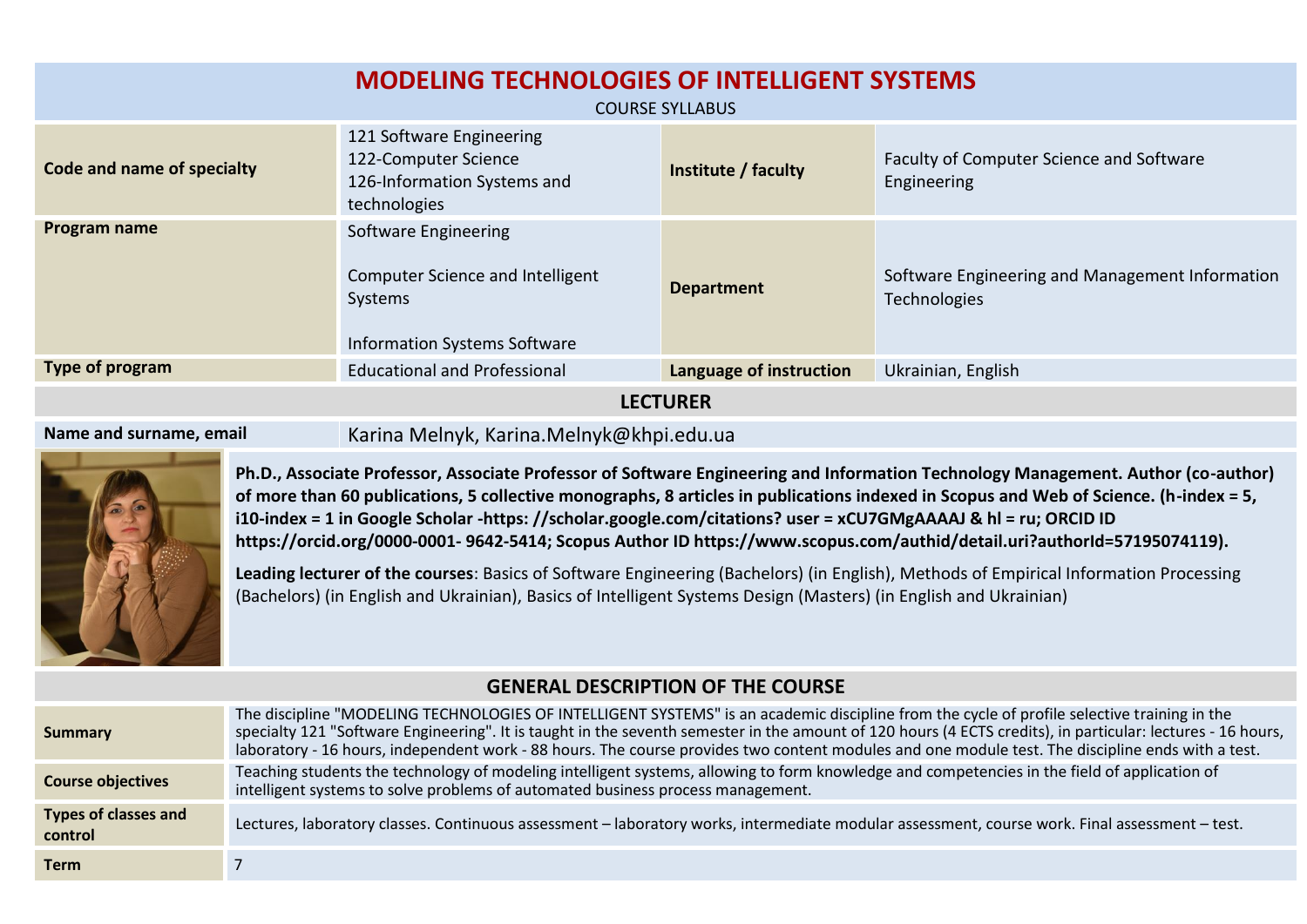**Student workload (credits) / Type of course** 4 / Mandatory (elective) **Lectures (hours)** 16 **Workshops (hours)** 16 **Self-study (hours)** 88

|             | 121                                                                                                                                                            |
|-------------|----------------------------------------------------------------------------------------------------------------------------------------------------------------|
|             | General competencies                                                                                                                                           |
|             | GC01. Ability to abstract thinking, analysis and synthesis.                                                                                                    |
|             | GC 02. Ability to apply knowledge in practical situations.                                                                                                     |
|             | GC 05. Ability to learn and master modern knowledge.                                                                                                           |
|             | GC 06. Ability to search, process and analyze information from various sources.                                                                                |
|             | Professional competencies of the specialty                                                                                                                     |
|             | PC13. Ability to identify, classify and formulate software requirements.                                                                                       |
|             | PC19. Knowledge of information data models, the ability to create software for data storage, retrieval and processing.                                         |
|             | PC20. Ability to apply fundamental and interdisciplinary knowledge to successfully solve software engineering problems.                                        |
|             | PC26. Ability to algorithmic and logical thinking.                                                                                                             |
|             | 122                                                                                                                                                            |
|             | General competencies                                                                                                                                           |
|             | GC1. Ability to abstract thinking, analysis and synthesis.                                                                                                     |
|             | GC2. Ability to apply knowledge in practical situations.                                                                                                       |
|             | GC3. Knowledge and understanding of the subject area and understanding of professional activity.                                                               |
|             | GC6. Ability to learn and master modern knowledge.                                                                                                             |
|             | GC7. Ability to search, process and analyze information from various sources.                                                                                  |
| Program     | Professional competencies of the specialty                                                                                                                     |
| competences | PC2. Ability to detect statistical patterns of non-deterministic phenomena, the use of computational intelligence methods, including statistical, neural       |
|             | network and fuzzy data processing, machine learning and genetic programming methods, etc.                                                                      |
|             | PC3. Ability to think logically, build logical conclusions, use formal languages and models of algorithmic calculations, design, develop and analyze           |
|             | algorithms, evaluate their efficiency and complexity, solvability and unsolvability of algorithmic problems for adequate modelling of subject areas and        |
|             | creation of software and information systems.                                                                                                                  |
|             | PC5. Ability to provide a formalized description of operations research tasks in organizational, technical, and socio-economic systems for different purposes, |
|             | to determine their optimal solutions, to build optimal management models taking into account changes in the economic situation, to optimize                    |
|             | management processes in different systems and hierarchies.                                                                                                     |
|             | PC6. Ability to think systematically, apply the systems analysis methodology to study complex problems of different nature, methods of formalization and       |
|             | solution of system problems with conflicting goals, uncertainties, and risks.                                                                                  |
|             | PC7. Ability to apply the theoretical and practical basics of methodology and modelling technology to study the characteristics and behavior of complex        |
|             | objects and systems, to conduct computational experiments with processing and analysis of results.                                                             |
|             | PC11. Ability to conduct intelligent data analysis based on methods of computational intelligence, including large and poorly structured data, their           |
|             | operational processing and visualization of analysis results in the process of solving applied problems.                                                       |
|             | PC15. Ability to analyze and perform functional modelling of business processes, construction and practical application of functional models of                |
|             | organizational, economic, and production-technical systems, methods of risk assessment of their design.                                                        |
|             | PC17. Ability to apply the theoretical and practical basics of modern management theory for complex organizational, technical and socio-economic systems       |
|             | to build intelligent management systems, in the process of designing intelligent systems to use modern information processing technologies and methods         |
|             | of computational intelligence.                                                                                                                                 |
|             | PC19. Ability to comprehensively use for the creation of intelligent management systems methods of mathematical modelling and analysis of complex              |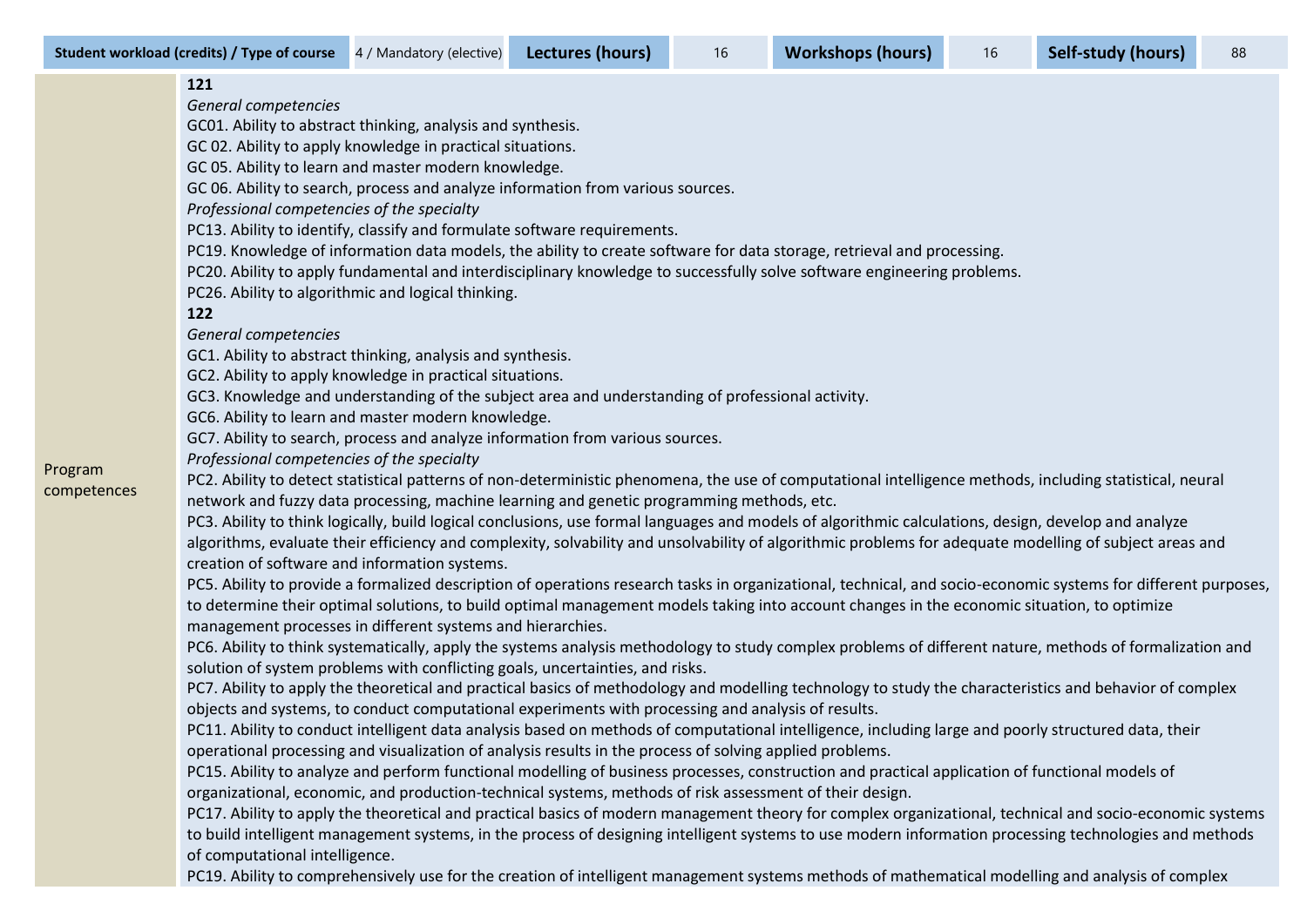systems, methods of modelling and analysis of business processes, information technologies for the management of business systems. PC20. Ability to develop the architecture of software systems and their particular components during the design of intelligent management systems in various fields, to manage the life cycle of intelligent management systems software.

## **126**

*General competencies*

GC 1. Ability to abstract thinking, analysis and synthesis.

GC 2. Ability to apply knowledge in practical situations.

GC 3. Ability to understand the subject area and professional activity.

GC 5. Ability to learn and master modern knowledge.

GC 6. Ability to search, process and summarize information from various sources.

*Professional competencies of the specialty*

PC 1. Ability to analyze the object of design or operation and its subject area.

PC 2. Ability to apply standards in the field of information systems and technologies in the development of functional profiles, construction and integration of systems, products, services and infrastructure elements of the organization.

PC 4. Ability to design, develop and use tools for the implementation of information systems, technologies and infocommunications (methodological, informational, algorithmic, technical, software and others).

PC 6. Ability to use modern information systems and technologies (production, decision support, data mining, etc.), cybersecurity techniques and techniques in the performance of functional tasks and responsibilities.

PC 11. Ability to analyze, synthesize and optimize information systems and technologies using mathematical models and methods.

PC 13. Ability to perform computational experiments, compare the results of experimental data and solutions.

| <b>Learning outcomes</b>                                                                                                                                                                                                  | <b>Teaching and learning methods</b>                                    | <b>Forms of assessment</b><br>(continuous assessment CAS, final assessment FAS)                                                                                                                                                                                                         |
|---------------------------------------------------------------------------------------------------------------------------------------------------------------------------------------------------------------------------|-------------------------------------------------------------------------|-----------------------------------------------------------------------------------------------------------------------------------------------------------------------------------------------------------------------------------------------------------------------------------------|
| 121                                                                                                                                                                                                                       |                                                                         |                                                                                                                                                                                                                                                                                         |
| PO01. Analyze, purposefully search for and select the<br>necessary information and reference resources and<br>knowledge to solve professional problems, taking into<br>account modern advances in science and technology. |                                                                         | Written individual assignments for laboratory work (CAS),<br>assessment of knowledge in laboratory classes (CAS),<br>rapid surveys (CAS), online tests (CAS), final / semester<br>control in the form of a semester exam, according to the<br>schedule of the educational process (FAS) |
| PO05. Know and apply relevant mathematical concepts,<br>methods of domain, system and object-oriented<br>analysis and mathematical modelling for software<br>development.                                                 | Interactive lectures with presentations, discussions,                   |                                                                                                                                                                                                                                                                                         |
| PO09. Know and be able to use methods and tools for<br>collecting, formulating and analyzing software<br>requirements.                                                                                                    | practical classes, teamwork, case method, research,<br>project training |                                                                                                                                                                                                                                                                                         |
| PO10. Conduct a pre-project survey of the subject area,<br>systematic analysis of the design object.                                                                                                                      |                                                                         |                                                                                                                                                                                                                                                                                         |
| PO11. Choose source data for design, guided by formal<br>methods of describing requirements and modeling.                                                                                                                 |                                                                         |                                                                                                                                                                                                                                                                                         |
| PO23. Be able to document and present the results of<br>software development.                                                                                                                                             |                                                                         |                                                                                                                                                                                                                                                                                         |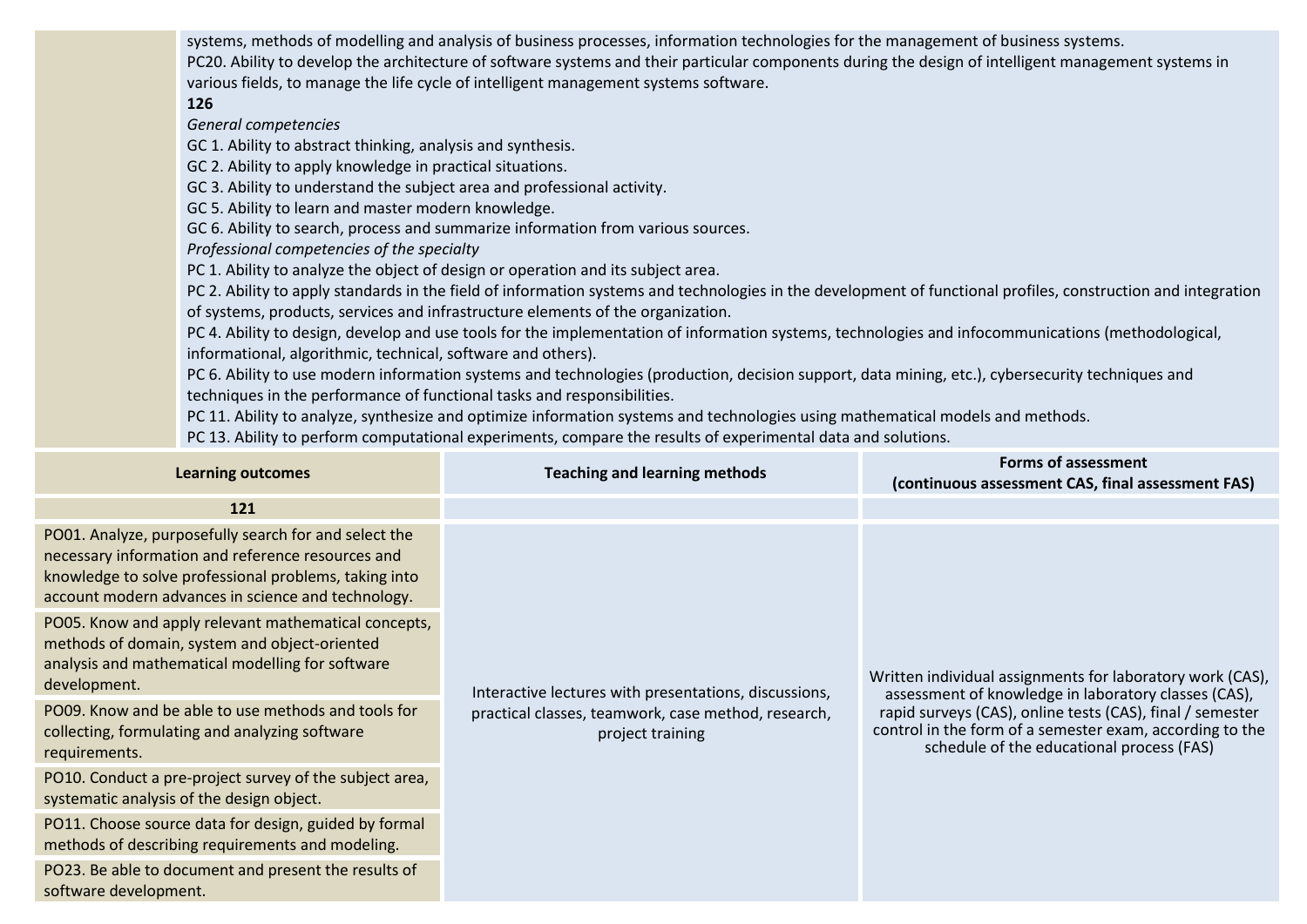PLO1. Apply knowledge of the fundamental forms and laws of abstract-logical thinking, the basics of the methodology of scientific knowledge, forms and methods of extraction, analysis, processing, and synthesis of information in the subject area of computer science.

PLO3. Use knowledge of the laws of random phenomena, their properties and operations with them, models of random processes, and modern software environments to solve problems of statistical data processing and construction of predictive models.

PLO4. Use methods of computational intelligence, machine learning, neural network, and fuzzy data processing, genetic and evolutionary programming to solve problems of recognition, prediction, classification, identification of management objects, etc.

PLO7. Understand the principles of modelling organizational and technical systems and operations; use methods of operations research, solve single- and multicriteria optimization problems of linear, integer, nonlinear, stochastic programming.

PLO8. Use the methodology of system analysis of objects, processes, and systems for the tasks of analysis, prediction, management, and design of dynamic processes in macroeconomic, technical, technological, and financial objects.

PLO12. Apply methods and algorithms of computational intelligence and intelligent data analysis in the tasks of classification, prediction, cluster analysis, search for associative rules using software tools to support multidimensional data analysis based on technologies DataMining, TextMining, WebMining.

PLO14. Apply knowledge of methodology and CASE tools for designing complex systems, methods of structural analysis of systems, object-oriented design methodology in the development and study of functional models of organizational-economic and production-technical systems.

Interactive lectures with presentations, discussions, practical classes, teamwork, case method, research, project training

Written individual assignments for laboratory work (CAS), assessment of knowledge in laboratory classes (CAS), rapid surveys (CAS), online tests (CAS), final / semester control in the form of a semester exam, according to the schedule of the educational process (FAS)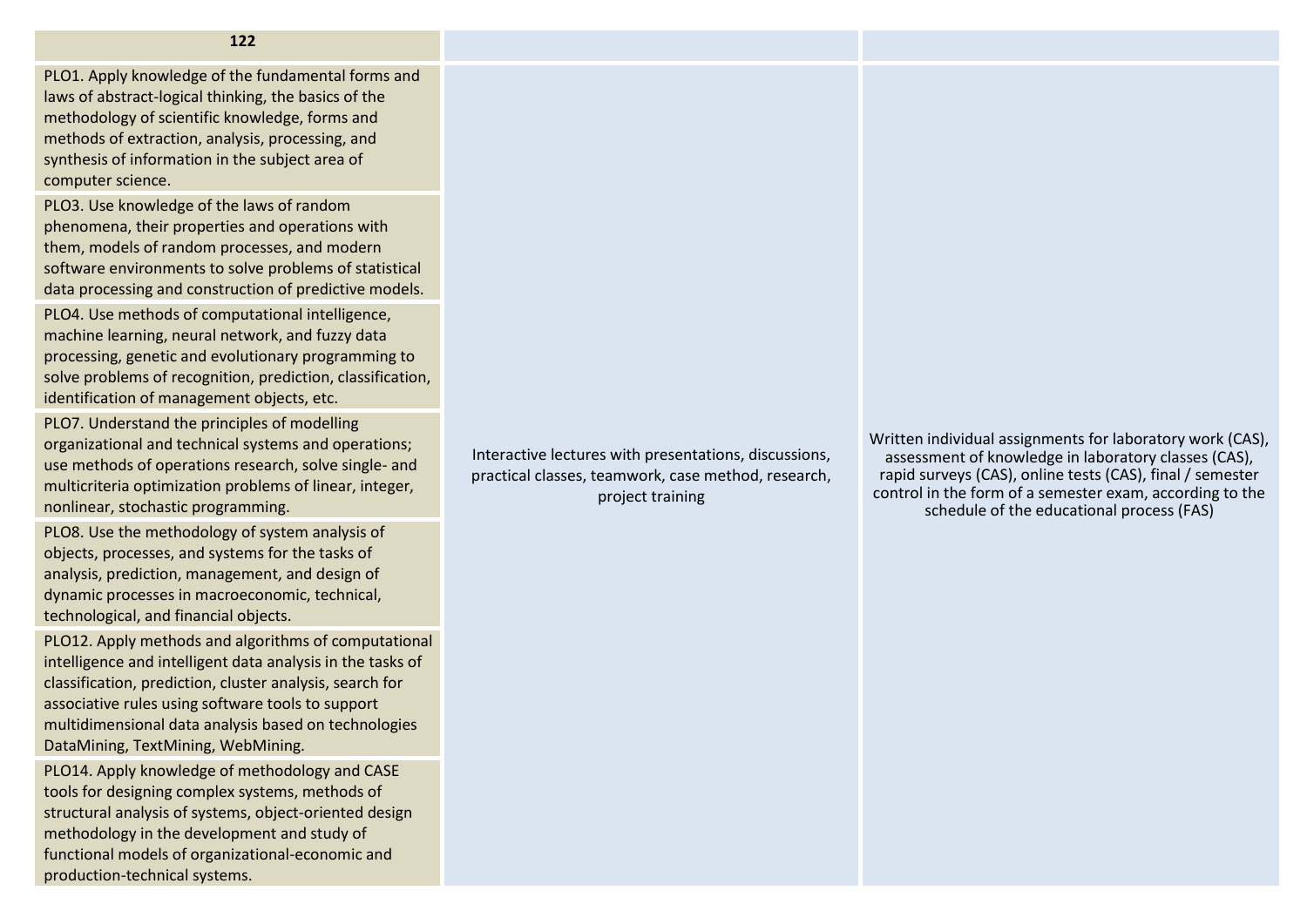| intelligence.                                                                                                                                                                                                                                             | PLO17. Apply for the construction of intelligent<br>management systems theoretical and practical<br>foundations of modern management theory, design<br>intelligent systems using modern information<br>processing technologies and methods of computational<br>PLO19. Create intelligent management systems using<br>methods of mathematical modelling and analysis of<br>complex systems, methods of modelling and analysis of<br>business processes, information technologies for the<br>management of business systems.<br>PLO20. Develop the architecture of software systems<br>and their particular components during the<br>construction of intelligent management systems in<br>various fields, as well as manage the life cycle of<br>intelligent management systems software. |                              |                                                                                                                                                                                                                                                                                                |                                                                                                       |                                                                                                 |  |
|-----------------------------------------------------------------------------------------------------------------------------------------------------------------------------------------------------------------------------------------------------------|-----------------------------------------------------------------------------------------------------------------------------------------------------------------------------------------------------------------------------------------------------------------------------------------------------------------------------------------------------------------------------------------------------------------------------------------------------------------------------------------------------------------------------------------------------------------------------------------------------------------------------------------------------------------------------------------------------------------------------------------------------------------------------------------|------------------------------|------------------------------------------------------------------------------------------------------------------------------------------------------------------------------------------------------------------------------------------------------------------------------------------------|-------------------------------------------------------------------------------------------------------|-------------------------------------------------------------------------------------------------|--|
|                                                                                                                                                                                                                                                           | 126                                                                                                                                                                                                                                                                                                                                                                                                                                                                                                                                                                                                                                                                                                                                                                                     |                              |                                                                                                                                                                                                                                                                                                |                                                                                                       |                                                                                                 |  |
| PLO 2. Apply knowledge of basic and natural sciences,<br>systems analysis and modeling technologies, standard<br>algorithms and discrete analysis in solving problems of<br>design and use of information systems and<br>technologies.                    |                                                                                                                                                                                                                                                                                                                                                                                                                                                                                                                                                                                                                                                                                                                                                                                         |                              | Written individual assignments for laboratory work (CAS),<br>Interactive lectures with presentations, discussions,<br>assessment of knowledge in laboratory classes (CAS),<br>rapid surveys (CAS), online tests (CAS), final / semester<br>practical classes, teamwork, case method, research, |                                                                                                       |                                                                                                 |  |
| PLO 6. Demonstrate knowledge of the current level of<br>information systems technology, practical skills of<br>programming and use of applied and specialized<br>computer systems and environments for their<br>implementation in professional activities |                                                                                                                                                                                                                                                                                                                                                                                                                                                                                                                                                                                                                                                                                                                                                                                         |                              | project training                                                                                                                                                                                                                                                                               | control in the form of a semester exam, according to the<br>schedule of the educational process (FAS) |                                                                                                 |  |
|                                                                                                                                                                                                                                                           | <b>ASSESSMENT AND GRADING</b>                                                                                                                                                                                                                                                                                                                                                                                                                                                                                                                                                                                                                                                                                                                                                           |                              |                                                                                                                                                                                                                                                                                                |                                                                                                       |                                                                                                 |  |
|                                                                                                                                                                                                                                                           | core (points) for all types<br>of learning activities                                                                                                                                                                                                                                                                                                                                                                                                                                                                                                                                                                                                                                                                                                                                   | <b>ECTS</b> grading<br>scale | The national grading scale                                                                                                                                                                                                                                                                     |                                                                                                       | 100% Final assessment as a result of Final<br>exam (30%) and Continuous assessment<br>$(70\%).$ |  |
| Range                                                                                                                                                                                                                                                     | 90-100                                                                                                                                                                                                                                                                                                                                                                                                                                                                                                                                                                                                                                                                                                                                                                                  | A                            | excellent                                                                                                                                                                                                                                                                                      |                                                                                                       |                                                                                                 |  |
| s of<br>points                                                                                                                                                                                                                                            | 82-89                                                                                                                                                                                                                                                                                                                                                                                                                                                                                                                                                                                                                                                                                                                                                                                   | $\sf B$                      | good                                                                                                                                                                                                                                                                                           | <b>Allocation</b>                                                                                     | 30% Final exam<br>70% Continuous assessment:                                                    |  |
| corres                                                                                                                                                                                                                                                    | 74-81                                                                                                                                                                                                                                                                                                                                                                                                                                                                                                                                                                                                                                                                                                                                                                                   | $\mathsf{C}$                 |                                                                                                                                                                                                                                                                                                | of grade                                                                                              | • 40% of assessment of tasks in                                                                 |  |
| pondi                                                                                                                                                                                                                                                     | 64-73                                                                                                                                                                                                                                                                                                                                                                                                                                                                                                                                                                                                                                                                                                                                                                                   | D                            | satisfactory                                                                                                                                                                                                                                                                                   | points                                                                                                | laboratory works;                                                                               |  |
| ng to                                                                                                                                                                                                                                                     | 50.52                                                                                                                                                                                                                                                                                                                                                                                                                                                                                                                                                                                                                                                                                                                                                                                   | Е                            |                                                                                                                                                                                                                                                                                                |                                                                                                       | .30% intermediate control (2 modular                                                            |  |

**grades** 

60-63 Е

35-59 FХ Unsatisfactory (with the exam retake option)

0-34 **F** Unsatisfactory (with mandatory repetition of the course)

• 30% intermediate control (2 modular control works)